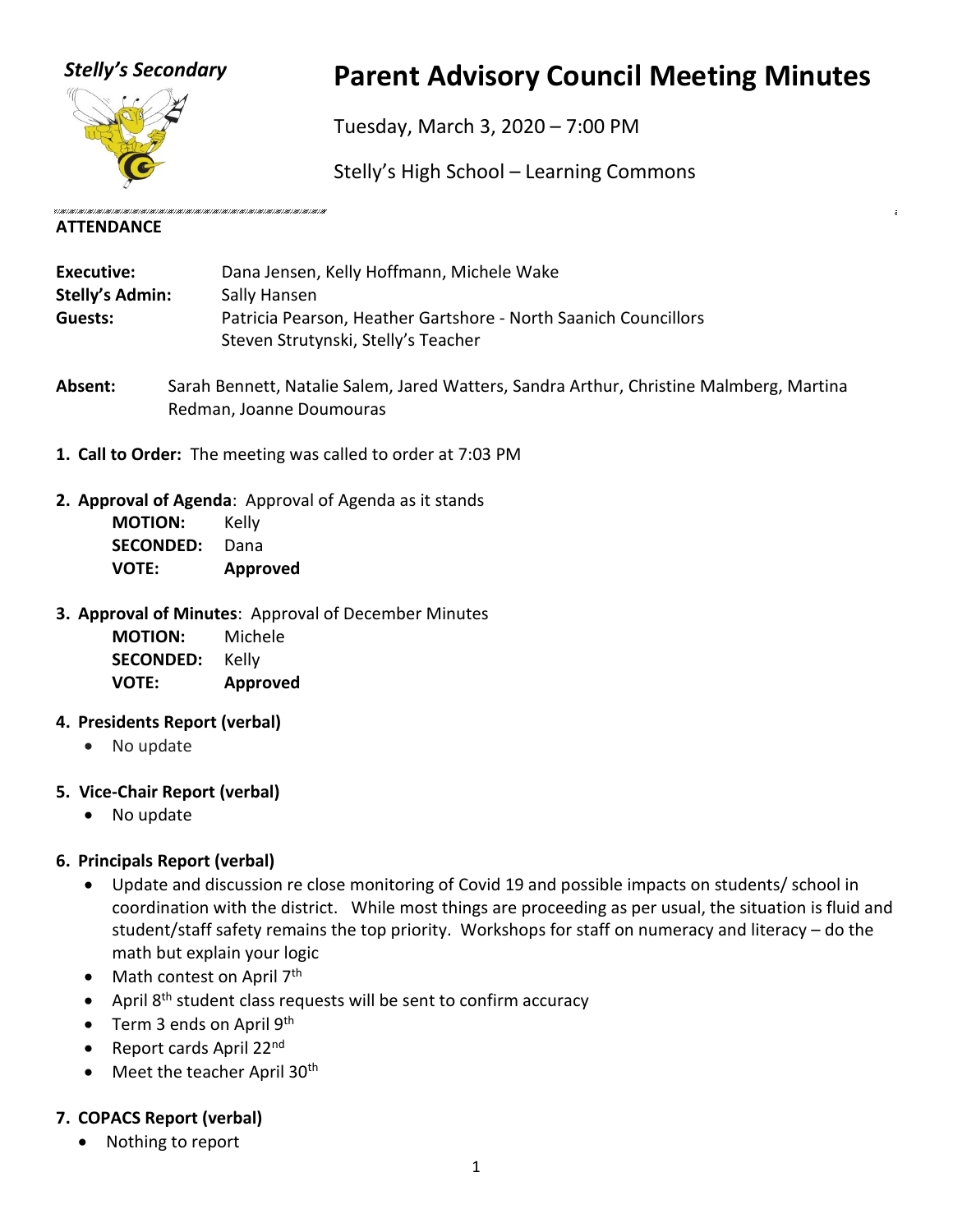#### **8. Canadian Parents for French (CPF) Report (verbal)**

- We thank anyone who supported our recent Maple Syrup fundraiser.
- The annual K/Grade 12 gift exchange celebration will be hosted on April 16 at Bayside

#### **9. Treasurer's Report**

- Gaming account bank balance: \$19,456.21 (as Of March 1, 2020)
- General account bank balance: \$19,746.21 (as of March 1, 2020)

#### **10. Funding Requests**

1. Pottery Wheels (2) and printmaking studio supplies \$3500 (\$3,000 wheels, \$500 supplies)

SUMMARY – presentation by Steven Strutynski, teacher – presentation/slide show on print making – talked about the various medias he teaches in the class - block printing, silk screening, shirt making, lanyards, halloween costumes, indigenous drum. There is an art club after school on Tuesday that would utilize the pottery wheel(s). For 20 items or under requests he can process for school or community, but over 20 it is hard to recoupe the cost of errors so he sends them to a printing company.

Stelly's Ceramics – kids working with their hands more than computers, mold making, wheel pottery, hand building. \$3,000 pottery wheels – heavy duty, "Whisper" model, low maintenance, solid warranty – throw with hands, mass production of different vessels, teapots, mugs. Has buckets of clay to use that is specific for the pottery wheel.

- $\circ$  Proposal for 2 wheels @ \$1500/wheel: wheel to be on and a teacher lead wheel grade 12's will lead if talent is there, always in demand and being asked for. Not lots of space, open up ceramics room to make room for 3-4, wants to start with 2
- $\circ$  One would suffice, to play around with, another next year and year after if successful
- o Art club (extra-curricular) or in art class (curriculum)
- o Has two kilns, large and small
- \$500 supplies
	- o Starter package for the wheel (paddle, rib tools, etc)
		- **MOTION: Dana – approve \$1,750**
			- **Approve \$1500 for one pottery wheel now, and application can be resubmitted in September for additional wheels;**
			- **Approval \$250 for half of the supplies**
		- **SECOND: Michele**

### **VOTE: All in favour**

2. Integration Support Team is asking for remaining \$1000 towards field trips & transportation for community access & life skill development for students with special needs.

SUMMARY – The team has limited funding in the student services budget where some additional funding is available. Previously, \$1000 was provided in the fall (full request at that time was \$2000).

- **MOTION: Dana – approve \$1,000**
- **SECOND: Michele**

**VOTE: All in favour**